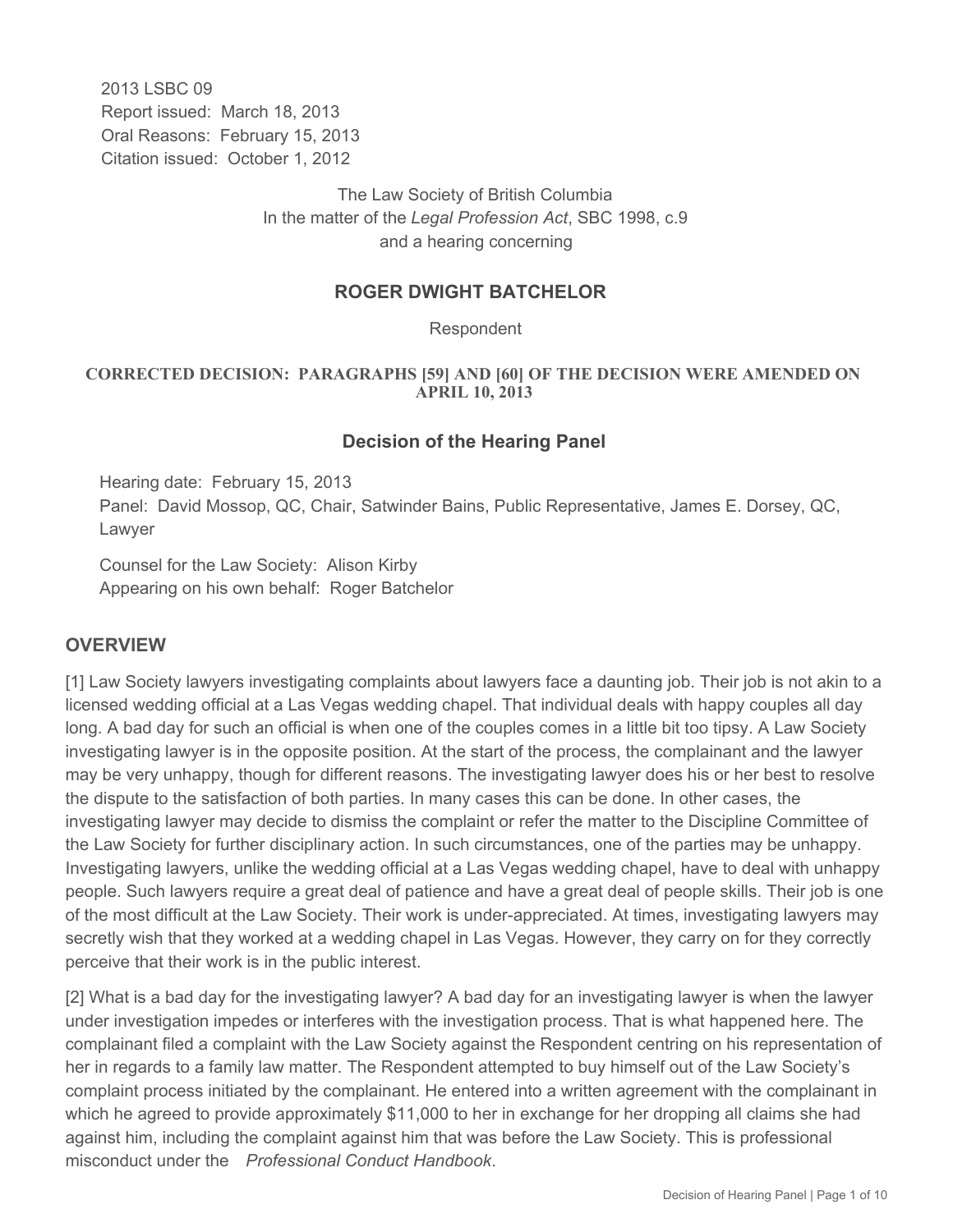[3] To his credit, when the breach was brought to his attention by the Law Society, he quickly corrected the agreement and admitted his mistake to the Law Society. His subsequent actions do not excuse his original transgressions. However, they are important in considering the disciplinary action imposed by this Hearing Panel

[4] This matter comes before the Panel as a conditional admission and consent to a specific disciplinary action pursuant to Rule 4-22 of the Law Society Rules. The citation, authorized on September 12, 2012 and issued on October 1, 2012, reads as follows:

In or about December 2011, you attempted to resolve a complaint made by your client PP to the Law Society on or about March 14, 2011, by preparing and entering into a written agreement dated December 19, 2011 with her, the terms of which included that you would pay her \$11,000 and she would withdraw the complaint.

This conduct is contrary to Chapter 2, Rule 1 or Chapter 13, Rule 3(c) of the *Professional Conduct Handbook* and constitutes professional misconduct, pursuant to s. 38(4) of the *Legal Profession Act*.

[5] The Respondent admits service of the citation on October 3, 2012. The Panel accepts the conditional admission. This means the Panel accepts professional misconduct took place and accepts the proposed disciplinary action, which is that the Respondent will pay a fine of \$3,000 and costs of \$1,000 by April 30, 2013.

[6] In addition, the Panel orders a Sealing Order as set out at the end of these written reasons, which are a follow-up to the oral decision of the Hearing Panel issued on February 15, 2013.

# Facts

[7] This matter proceeded pursuant to an Agreed Statement of Facts. The facts are summarized below.

[8] Roger Batchelor was admitted to the Bar of British Columbia on September 21, 2005. He practises in the areas of family, criminal law and civil litigation in Victoria, British Columbia.

[9] In or about May 2009, Mr. Batchelor was retained by PP in connection with a family law matter.

[10] On or about March 14, 2011 PP made a complaint to the Law Society.

[11] The complaint related to, amongst other things, the amount of fees charged by Mr. Batchelor and the quality of service provided.

[12] Ruth Long, staff lawyer, was appointed by the Law Society to conduct the investigation into the complaint.

[13] On July 12, 2011, the Law Society wrote to Mr. Batchelor enclosing a copy of the complaint.

[14] On August 29, 2011, Mr. Batchelor replied to the Law Society's letter dated July 12, 2011.

[15] On or about December 19, 2011, Mr. Batchelor and PP settled their dispute. Under the terms of the Release and Settlement Agreement, Mr. Batchelor was to pay PP the sum of \$11,000 and PP would withdraw the complaint and provide Mr. Batchelor with a release of all claims.

[16] It was an express term of the Release that: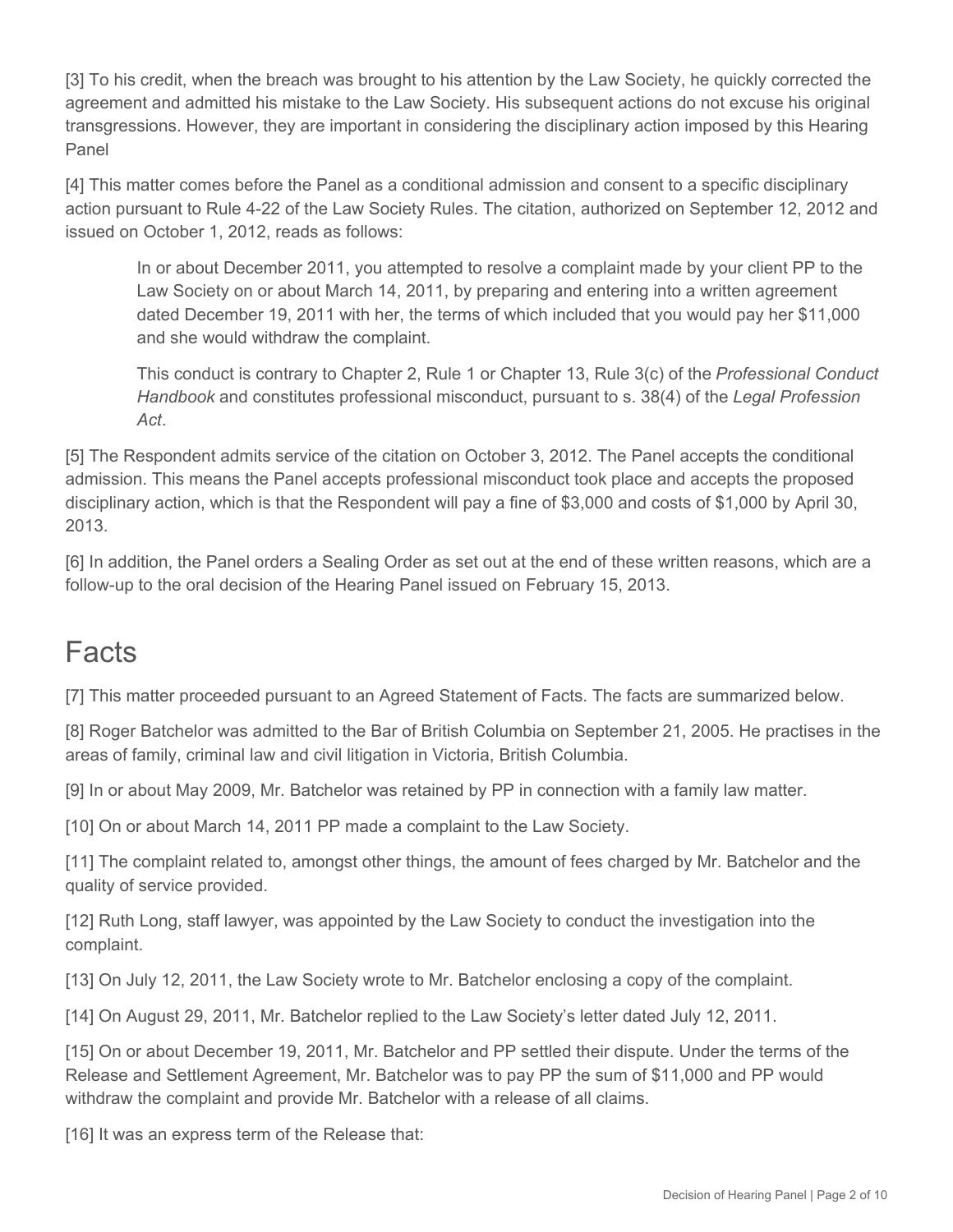2.09 The Releasor expressly agrees to contact the Law Society of British Columbia and any other governing body to which a complaint has been made and withdraw any complaints that have been made against the Releasees, and discontinue any action that the Releasor has filed against the Releasees upon the execution of this agreement.

3.04 In the event of default, the Releasor shall be entitled to keep the \$2,000 first payment and the Releasor shall be entitled to make a new complaint to the Law Society and the agreement will be set aside in its entirety.

[17] On December 19, 2011, Mr. Batchelor provided PP with a cheque in the amount of \$2,000.

[18] On or about December 22, 2011, Mr. Batchelor informed Ms. Long that he had reached a settlement with PP and that she was going to withdraw her complaint.

[19] On January 18, 2012, the Law Society wrote to PP about the complaint. PP immediately forwarded the email to Mr. Batchelor. The relevant part of the January 18, 2012 letter reads as follows:

We discussed what your wishes were regarding the complaint. As I explained to you, my investigation has been on hold since October, pending receipt of the judgments and transcripts from you. You explained that you are torn about withdrawing your complaint because you feel he did such a terrible job on your case. At the same time, you are anxious to receive repayment from him and that was the condition he imposed.

As I explained to you, it is your decision to make whether you wish withdraw [sic] your complaint or be further involved in pursuing this complaint. Although the Law Society can in some instances continue an investigation after a complainant withdraws the complaint, I do not think we would do so with respect to this complaint. *Based on my review of the information you and Mr. Batchelor have provided and my review of the client file, we do not have sufficient evidence of professional misconduct by Mr. Batchelor in handling your case that would to support [sic] disciplinary action being taken* . In the absence of receiving any further information from you in support of your allegations, I will, in all likelihood, close this file under Rule 3-6(1)(b) of the Law Society Rules which states:

Rule 3-6(1) After investigating a complaint, the Executive Director must take no further action if the Executive Director is satisfied that the complaint

(b) does not disclose conduct serious enough to warrant further action.

I will not take that step until you advise me on whether you wish to withdraw your complaint. Please confirm whether or not you are withdrawing your complaint **by January 31, 2012**.

I have not seen the written agreement you entered into with Mr. Batchelor. Based on what you have told me, however, if it contains the conditions you described, it raises a new professional misconduct concern, unrelated to your previous complaint. It is improper for a lawyer to make it a requirement of a civil settlement that a person refrain from making or proceeding with a complaint to the Law Society. I am requesting that you provide me with a copy of the agreement so that I may review it. Any new investigation that might result from a review of the settlement agreement would be pursued as a Law Society complaint, not as a new complaint by you. Please provide me with a copy of the agreement **by February 24, 2012**.

[emphasis added]

[20] On January 18, 2012, Mr. Batchelor forwarded a revised Release to PP for execution.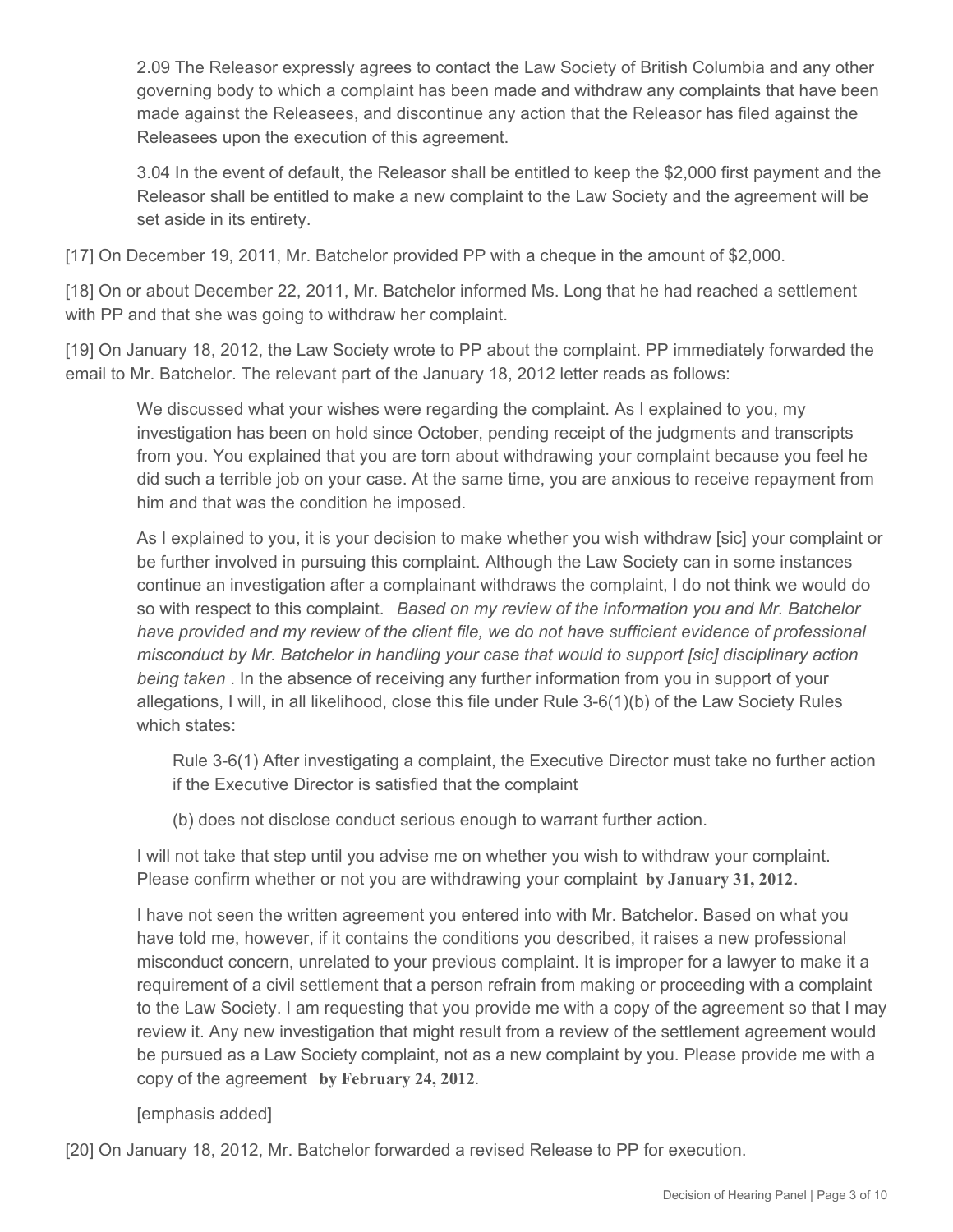[21] On January 20, 2012, Mr. Batchelor advised Ms. Long that he had revised the Release to remove the reference to the complaint.

[22] On January 24, 2012, Mr. Batchelor provided PP with a cheque in the amount of \$5,007.50.

[23] On February 14, 2012, Mr. Batchelor provided PP with a cheque in the amount of \$4,000.

[24] In addition, the Agreed Statement of Facts had attached to it various documents that form part of the factual background to this case.

# **ADMISSION OF CONDUCT**

[25] The Respondent admits that in or about December 2011, he attempted to resolve the complaint made by his client PP to the Law Society, by preparing and entering into a written agreement dated December 19, 2011 with her, the terms of which included that he would pay her \$11,000 and she would withdraw the complaint, as set out in the citation.

[26] The Respondent admits that his conduct in doing so constitutes professional misconduct.

# **ANALYSIS**

[27] Chapter 2 Rule 1 or Chapter 13, Rule 3(c) of the *Professional Conduct Handbook* comes into play. Those sections read as follows:

1. A lawyer must not, in private life, extra-professional activities or professional practice, engage in dishonourable or questionable conduct that casts doubt on the lawyer's professional integrity or competence, or reflects adversely on the integrity of the legal profession or the administration of justice.

3. A lawyer must

(c) not improperly obstruct or delay Law Society investigations, audits and inquiries.

[28] There is one applicable adverse determination that may be made under section 38(4) of the *Legal Profession Act* for breach of Chapter 2, Rule 1 or breach of Chapter 13 Rule 3(c): professional misconduct. The Hearing Panel has decided to make its decision under Chapter 13, Rule 3(c).

[29] "Professional misconduct" is not a defined term in the *Legal Profession Act*, the Law Society Rules or *Professional Conduct Handbook*. The test for whether conduct constitutes professional misconduct was established in *Law Society of BC v. Martin*, 2005 LSBC 16 at paragraph [171], as:

… whether the facts as made out disclose a marked departure from that conduct the Law Society expects of its members; if so, it is professional misconduct.

[30] In *Martin*, the panel observed at paragraphs [151] to [154] that a finding of professional misconduct did not require behaviour that was disgraceful or dishonourable. It concluded:

The real question to be determined is essentially whether the Respondent's behaviour displays culpability which is grounded in a fundamental degree of fault, that is whether it displays gross culpable neglect of his duties as a lawyer.

[31] The *Martin* test has recently been affirmed by the Benchers on a review in *Re: Lawyer 12*, 2011 LSBC 35.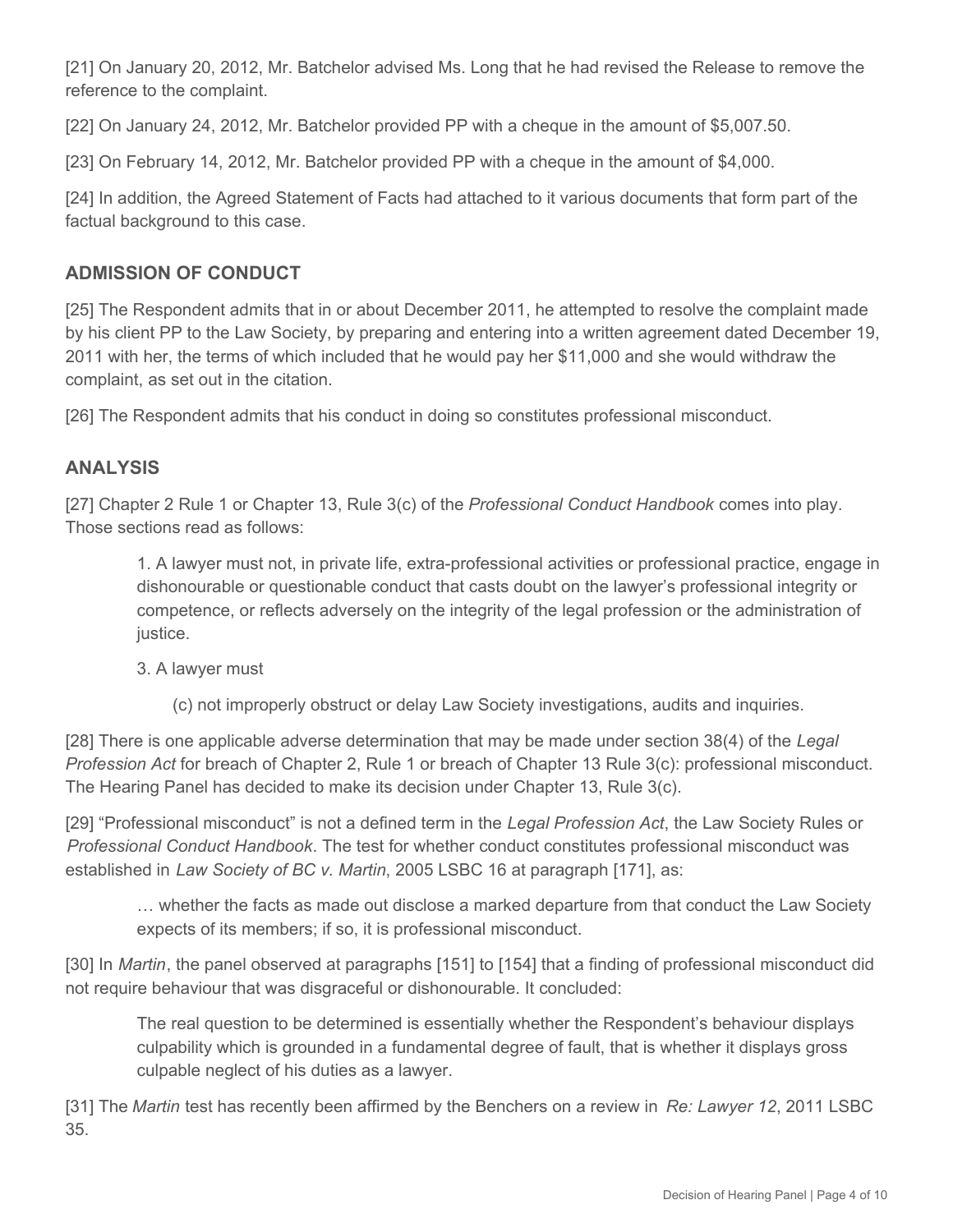[32] In considering whether the Respondent's conduct is a marked departure from conduct the Law Society expects of its members, the provisions of the *Professional Conduct Handbook* are relevant because they articulate the standards against which the Respondent's conduct is to be measured.

[33] An attempt to delay or obstruct a Law Society investigation by negotiating the withdrawal of a complaint has been found to constitute professional misconduct: see *Law Society of BC v. Carten*, [1999] LSBC 40 and *Law Society of BC v. Gerbrandt*, [1993] LSDD No. 190.

[34] In *Law Society of BC v. Carten*, the panel accepted the respondent's admission of professional misconduct in imposing a settlement condition on his spouse that required her to withdraw her complaint against him to the Law Society and in failing to report an unsatisfied judgment for costs.

[35] In *Law Society of BC v. Gerbrandt*, the panel found that the respondent had committed professional misconduct in attempting to impose, as a condition of settling a fee dispute with former clients, a requirement that they withdraw complaints made to the Law Society.

[36] In the view of the Hearing Panel, the Respondent's conduct in this case shows a marked departure from the conduct that the Law Society expects of its members. We accept that a determination of professional misconduct is appropriate and the Respondent's admission should be accepted.

# **APPROPRIATENESS OF DISCIPLINARY ACTION**

[37] Deference should be given to the recommendation to accept the proposed disciplinary action if it is within the range of a "fair and reasonable disciplinary action in all of the circumstances." As stated in *Law Society of BC v. Rai*, 2011 LSBC 02 at paragraphs [6] through [8]:

This proceeding operates (in part) under Rule 4-22 of the Law Society Rules. That provision allows for the Discipline Committee of the Law Society and the Respondent to agree that professional misconduct took place and agree to a specific disciplinary action, including costs. This provision is to facilitate settlements, by providing a degree of certainty. However, the conditional admission provisions have a safeguard. The proposed admission and disciplinary action do not take effect until they are "accepted" by a hearing panel.

This provision exists to protect the public. The Panel must be satisfied that the proposed admission on the substantive matter is appropriate. In most cases, this will not be a problem. The Panel must also be satisfied that the proposed disciplinary action is "acceptable". What does that mean? This Panel believes that a disciplinary action is acceptable if it is within the range of a fair and reasonable disciplinary action in all the circumstances. The Panel thus has a limited role. The question the Panel has to ask itself is, not whether it would have imposed exactly the same disciplinary action, but rather, "Is the proposed disciplinary action within the range of a fair and reasonable disciplinary action?"

This approach allows the Discipline Committee of the Law Society and the Respondent to craft creative and fair settlements. At the same time, it protects the public by ensuring that the proposed disciplinary action is within the range of fair and reasonable disciplinary actions. In other words, a degree of deference should be given to the parties to craft a disciplinary action. However, if the disciplinary action is outside of the range of what is fair and reasonable in all the circumstances, then the Panel should reject the proposed disciplinary action in the public interest.

# **GENERAL PRINCIPLES REGARDING DISCIPLINARY ACTION**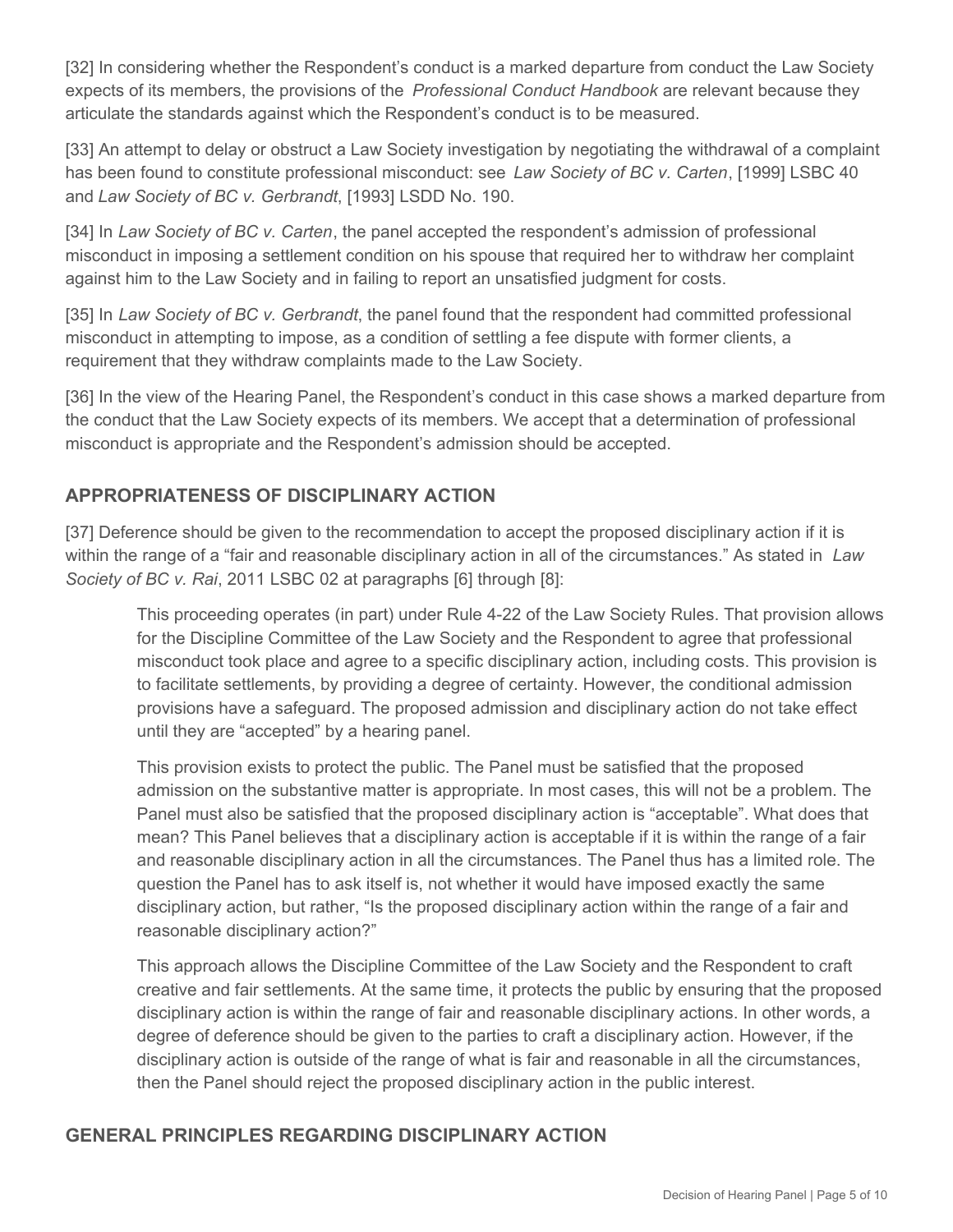[38] The primary purpose of disciplinary proceedings is the fulfillment of the Law Society's mandate set out in section 3 of the *Legal Profession Act* to uphold and protect the public interest in the administration of justice by ensuring the independence, integrity, honour and competence of lawyers.

[39] The sanction to be imposed at the disciplinary action phase of the hearing should be determined by reference to these purposes.

[40] As set out in Gavin MacKenzie, *Lawyers and Ethics: Professional Responsibility and Discipline* (Carswell, 1993) at page 26-1:

The purposes of law society discipline proceedings are not to punish offenders and exact retribution, but rather to protect the public, maintain high professional standards, and preserve public confidence in the legal profession.

*In cases in which professional misconduct is either admitted or proven, the penalty should be determined by reference to these purposes. …*

[emphasis added]

[41] In British Columbia, the leading decision on the factors to be considered in imposing penalty is that of *Law Society of BC v. Ogilvie*, [1999] LSBC 17, in which the panel set out the following non-exhaustive list of factors:

- (a) the nature and gravity of the conduct proven;
- (b) the age and experience of the respondent;
- (c) the previous character of the respondent, including details of prior discipline;
- (d) the impact upon the victim;
- (e) the advantage gained, or to be gained, by the respondent;
- (f) the number of times the offending conduct occurred;

(g) whether the respondent has acknowledged the misconduct and taken steps to disclose and redress the wrong and the presence or absence of other mitigating circumstances;

- (h) the possibility of remediating or rehabilitating the respondent;
- (i) the impact upon the respondent of criminal or other sanctions or penalties;
- (j) the impact of the proposed penalty on the respondent;
- (k) the need for specific and general deterrence;
- (l) the need to ensure the public's confidence in the integrity of the profession; and
- (m) the range of penalties imposed in similar cases.
- [42] The Hearing Panel has considered those *Oglivie* factors that are relevant to this Respondent, namely:
	- (a) the nature and gravity of the conduct proven;
	- (b) the need for specific and general deterrence;
	- (c) the previous character of the respondent, including details of prior discipline;
	- (d) the range of penalties imposed in similar cases;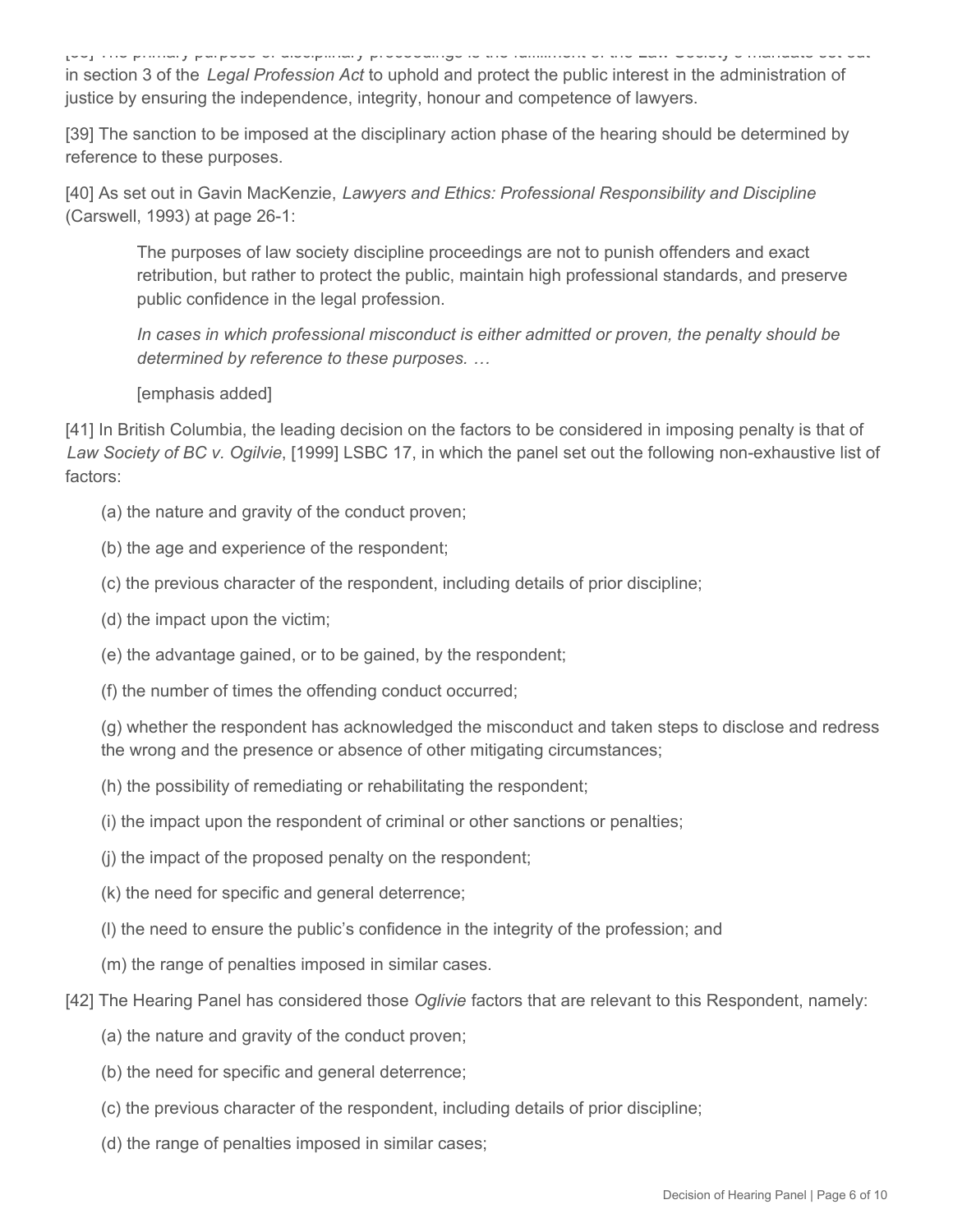(e) whether the respondent has acknowledged the misconduct and taken steps to disclose and redress the wrong and the presence or absence of other mitigating circumstances.

# **NATURE OF MISCONDUCT AND NEED FOR GENERAL DETERRENCE**

[43] The Law Society is mandated by section 3 of the *Legal Profession Act* to uphold and protect the public interest in the administration of justice by, amongst other things, regulating the legal profession.

[44] One of the functions undertaken by the Law Society as regulator is the investigation of complaints and the determination of the appropriate outcome that should flow from that investigation process. The investigation of complaints and the appropriate treatment of them are at the core of the Law Society's work in the fulfillment of its regulatory function (see *Law Society of BC v. Luk*, 2005 LSBC 44 at paragraphs [18] and [19]).

[45] Any attempt to undermine the Law Society's ability to regulate the profession should be strongly discouraged. A clear message should be sent to the legal profession that there will be no tolerance of lawyers attempting to undermine the Law Society's investigation of complaints by negotiating a withdrawal of the complaint.

# **PROFESSIONAL CONDUCT RECORD AND NEED FOR SPECIFIC DETERRENCE**

[46] The Respondent has a Professional Conduct Record ("PCR") consisting of:

(a) Conduct Review held in April 2012 in respect of his failure to comply with various accounting rules under Part 3 Division 7 of the Law Society Rules and inaccurate responses provided to the Law Society in two trust reports;

(b) Practice Standards Referral conducted between August 2009 and December 2010 to address concerns about failure to clarify service expectations to clients, failure in duties to clients and opposing counsel, excessive delegation to staff and poor file documentation.

[47] The Respondent's prior disciplinary record shows a failure to comply with the Law Society's regulation of his practice.

[48] The Respondent's prior disciplinary record is an aggravating factor that requires an increase in the sanction to be imposed beyond the range of the sanctions imposed for similar misconduct by members without a disciplinary history. This increased sanction would be in accordance with the principle of progressive discipline, the need for specific deterrence and the need to ensure public confidence in the legal profession.

[49] The principle of progressive discipline stipulates that a lawyer who has had prior discipline, whether for the same or different conduct and whether that conduct has been joined in one proceeding or dealt with by way of successive proceedings, will be subject to a more significant disciplinary sanction than someone who has had no prior discipline.

[50] The principle is in accordance with the Law Society's obligation to protect the public and the reputation of the legal profession. It sends a clear message to the public and the legal profession that the Law Society will not tolerate lawyers who repeatedly ignore their professional responsibilities.

[51] This principle has been followed in recent Law Society decisions such as *Law Society of BC v. Niemela*, 2012 LSBC 09 at paragraphs [18] and [19].

[52] As set out in Gavin MacKenzie's book (supra) in paragraph 26.17 at page 26-43: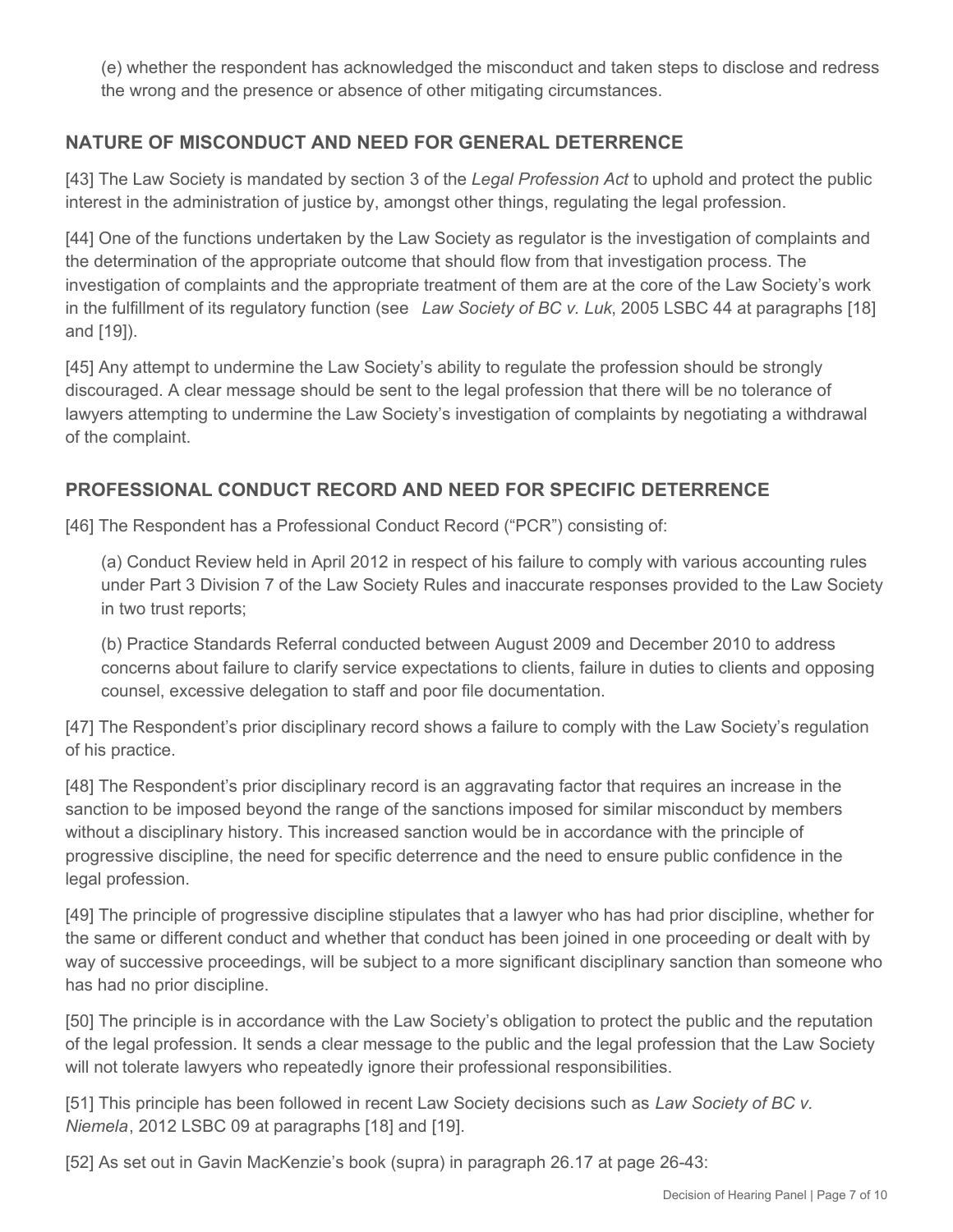Although most participants in the discipline process might agree that similar penalties should be imposed for similar cases of misconduct, the penalties imposed for similar misconduct differ widely, both within and among jurisdictions. This is largely due to the fact that one of the main purposes of the process is to protect the public. It may be entirely appropriate that a lawyer who has proven to be incorrigible be disbarred for the same conduct for which a different lawyer is reprimanded if the discipline hearing panel is reasonably satisfied that the likelihood of recurrence is minimal in the latter case.

# **RANGE OF PENALTIES IN SIMILAR CASES**

[53] There are insufficient disciplinary decisions relating to the negotiation of a withdrawal of a complaint to identify a range of penalties in similar British Columbia cases.

[54] In the absence of recent disciplinary decisions directly on point, the decisions made in cases involving a failure to respond to communications from the Law Society are of assistance in determining the appropriate disciplinary action. This is because a failure to reply promptly to communications from the Law Society in the course of their investigation has a similar effect as obstructing or delaying a Law Society investigation by attempting to negotiate the withdrawal of a complaint.

[55] Recent case law suggests that, in cases of first instance where the respondent has no disciplinary history, the appropriate disciplinary action is a small fine: see for example *Law Society of BC v. Cunningham*, 2007 LSBC 47 (\$2,000 fine – no PCR); *Law Society of BC v. Tak*, 2009 LSBC 25 (\$2,000 fine – no mention of PCR); *Law Society of BC v. Cuddeford*, 2010 LSBC 11 (\$2,000 fine – PCR not mentioned); *Law Society of BC v. Malcolm*, 2012 LSBC 4 (\$2,000 fine – no PCR); *Law Society of BC v. Decore*, 2012 LSBC 17 (\$2,000 fine – prior administrative suspension for failing to complete CPD).

[56] In cases of a first instance of failure to respond to the Law Society where the respondent has a prior disciplinary history, the appropriate disciplinary action ranges from a higher fine to a suspension depending on the nature and extent of the prior discipline history: *Law Society of BC v. Marcotte*, 2010 LSBC 18 (\$2,750 fine – four prior conduct reviews); *Law Society of BC v. Niemela*, 2012 LSBC 09 (\$5,000 fine – prior citation for failing to respond to another lawyer); and *Law Society of BC v. Welder*, 2011 LSBC 25 (45 day suspension – five prior conduct reviews and four prior citations).

# **MITIGATING CIRCUMSTANCES**

[57] In this case, the Respondent acknowledged his misconduct and immediately took steps to amend the Release to remove the requirement that his client withdraw the complaint to the Law Society.

[58] The acknowledgment of misconduct and immediate redressing of the underlying misconduct are mitigating factors as they show the Respondent's new understanding of his regulatory compliance obligations to the Law Society and a willingness to rehabilitate.

# **SUBMISSIONS OF THE RESPONDENT**

[59] The Respondent agreed to the proposed disciplinary action. However, he made two points. The first point was that he was cleared (or words to that effect) of the original complaint. There was little evidence before the Panel on the investigation of the complaint after January 18, 2012. The decision not to take further action on the original complaint may have been motivated by a number of factors.

[60] Even if the Respondent were unequivocally cleared of the original complaint, this complaint would still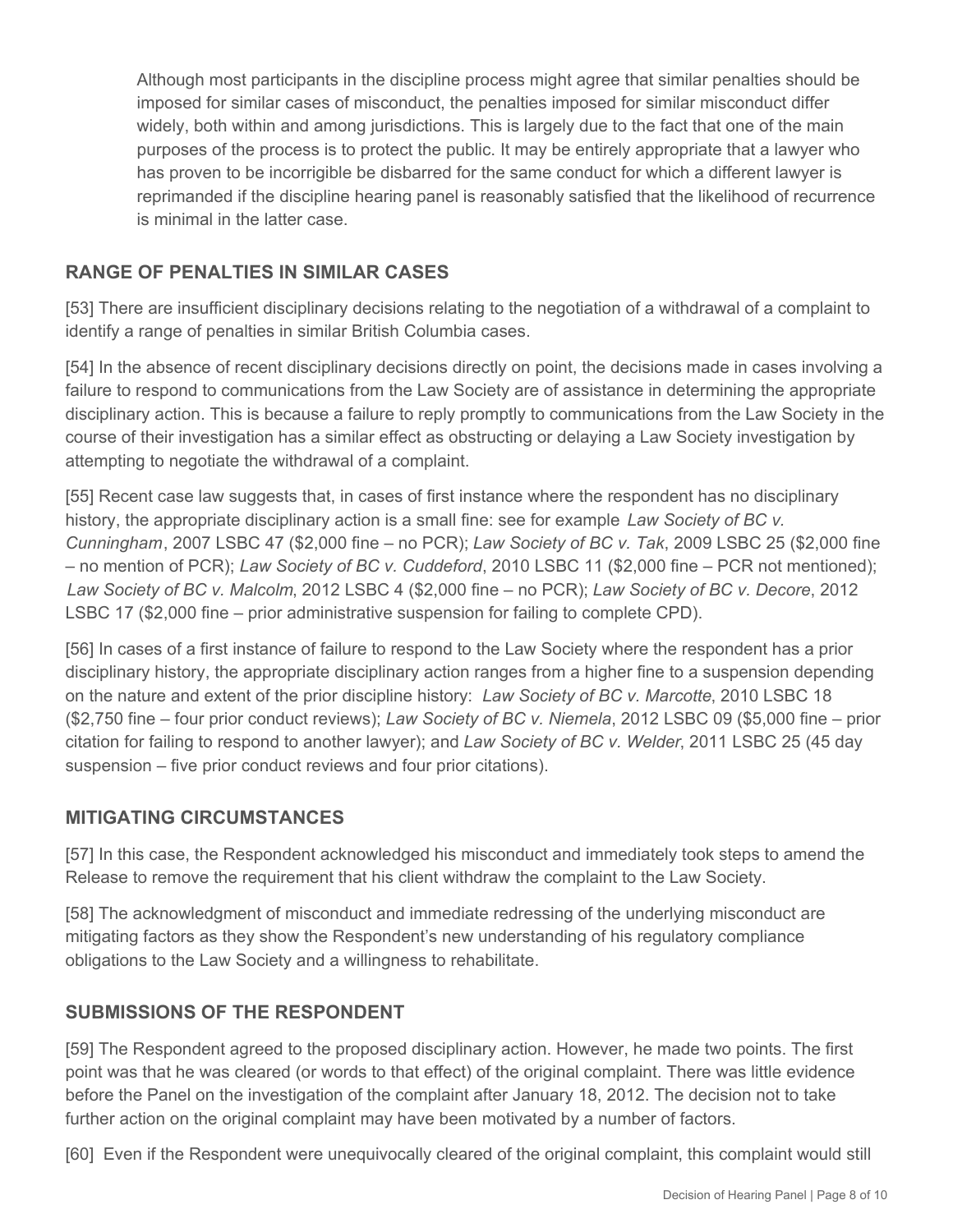be valid. In those circumstances, the lack of merit of the original complaint may have been a factor in mitigating disciplinary action. However, for reasons below, this Panel does not have to decide that issue.

[61] The second point raised by the Respondent is that he does a lot of community work including a great deal of free legal clinics. He should be congratulated for his efforts in this area. He maintains that this should mitigate any disciplinary action. The listed factors in the *Ogilive* (supra) are not exhaustive. However, the question becomes: does pro bono become another factor for a Hearing Panel to consider even though it is not mentioned or related to any of the factors mentioned in the *Ogilive* decision. To put it simply, does a new factor have to have some relationship to the other original factors or can it be a completed stand-alone factor? However again, for the reasons below, this Panel does not have to decide that issue.

[62] It is important to remember that the Respondent has agreed to the proposed disciplinary action. He also knew of these factors, namely his view that he was cleared of the original complaint and the factor that he does a great deal of pro bono work, before he entered into the proposed disciplinary action. He felt the proposed disciplinary action was fair and reasonable in the circumstances.

[63] The Panel can, in reviewing a proposed disciplinary action, decide that the lawyer faces too severe of a disciplinary action, even if he or she has agreed to it. In such circumstances, the Hearing Panel, theoretically, could send the matter back to the Discipline Committee. However, the whole focus of the conditional admission is to prevent "sweetheart deals" between respondents and the Law Society. Although, as stated above, it is theoretically possible for a hearing panel to send the matter back to the Discipline Committee based on the proposed disciplinary action being too severe. This would be an exceptionally rare case. On the facts of this case, a fine of \$3,000 and costs of \$1,000 are not too severe. In our opinion, the two points raised by the Respondent, even if we accept them, still leave the proposed disciplinary action within the range of a fair and reasonable disciplinary action.

# **CONCLUSION ON APPROPRIATE DISCIPLINARY ACTION**

[64] The Hearing Panel accepts that the proposed disciplinary action is within the range of a fair and reasonable disciplinary action in all the circumstances.

# **COSTS**

[65] The Law Society seeks costs in the amount of \$1,000, inclusive of disbursements and counsel time and the Respondent agrees to this. The Hearing Panel accepts \$1,000 as an appropriate award for costs in this matter.

### **SEALING ORDER**

[66] Counsel for the Law Society sought a Sealing Order to protect the solicitor/client privilege between the complainant and the Respondent. The Respondent agreed to this order. The terms of the Order are set out below.

### **SUMMARY OF ORDERS**

[67] The Hearing Panel orders as follows:

(a) The Respondent must pay a fine in the amount of \$3,000, pursuant to s. 38(5)(b) of the *Legal Profession Act*, on or before April 30, 2013.

(b) The Respondent must pay costs in the amount of \$1,000 to the Law Society on or before April 30,